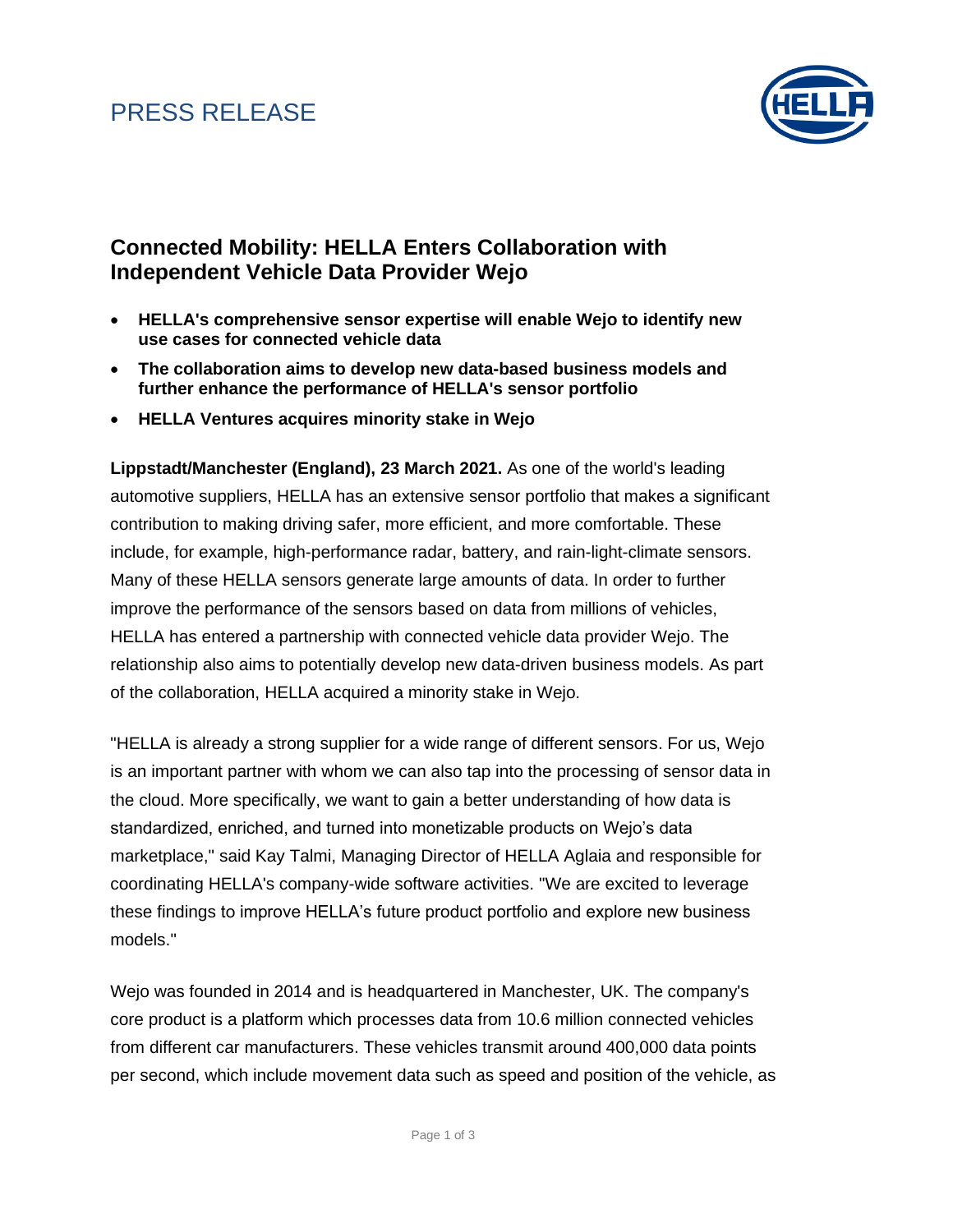# PRESS RELEASE



well as event-related data, for example from a deployed airbag or an activated brake assistant. This data is processed by Wejo and made available to other partners on the platform either directly or in the form of tailored products and services. Wejo's customers include, for example, transportation and municipal organizations, road authorities and navigation service providers.

"HELLA and Wejo are convinced that there is significant value in using data from connected vehicles to derive insights and intelligent solutions for various stakeholders in the mobility ecosystem," said Richard Barlow, CEO of Wejo. "HELLA is one of the world's leading suppliers of automotive sensor technology and we are delighted to have won a partner with an exceptionally high level of technological expertise. The collaboration with HELLA will help us develop an even deeper understanding of sensor data and to use it as a basis for developing even better products for our customers."

The first joint pilot projects between HELLA and Wejo are currently being defined and will begin shortly. A strategic investment in Wejo also forms part of the collaboration between the two companies. The investment has been made by the Silicon Valleybased venture capital arm HELLA Ventures. The contracting parties have agreed not to disclose the exact amount of the investment.

"By cultivating strong partnerships with some of the world's largest original equipment manufacturers, Wejo has been able to build up one of the largest sets of high-quality connected vehicle data as an independent platform," said Martin Rudigier, Principal at HELLA Ventures. "With our investment, we are excited to position ourselves as a strong partner and join Wejo in its mission to maximize the value of connected car data with customized solutions for the public and private sector."